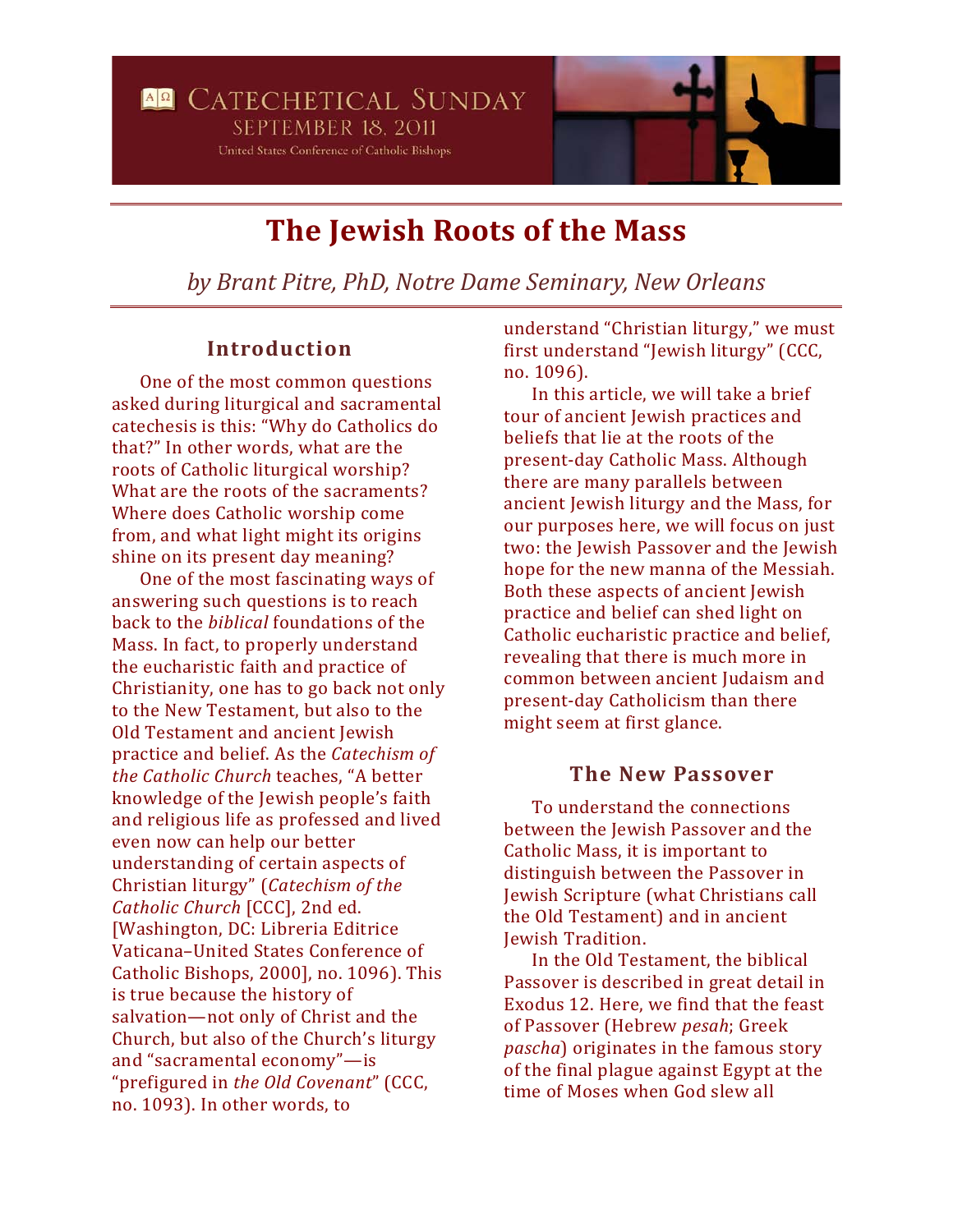firstborn Egyptian males. To deliver the people of God from slavery, God sends the destroying angel to put to death the firstborn sons of any family that does not perform the solemn ritual of the Passover sacrifice. This Passover ritual consists of several key steps: (1) sacrifice a year-old unblemished male lamb, (2) dip a branch of hyssop in the blood of the lamb, (3) spread the blood of the lamb on the doorposts and lintels of the home as a sign, and (4) eat the lamb (Ex 12:1-14). It is important to emphasize here the fourth step: In the Old Testament, the Passover ritual is not completed by the death of the sacrificial lamb. It is completed when the Israelites *eat the "flesh*" of the lamb that is slain so that they might be delivered from bondage in Egypt and, ultimately, from death (Ex 12:8). Moreover, once the sacrifice is completed, God commands that the Passover be celebrated every year in the spring "as a memorial" of the deliverance won for the people of God (Ex 12:14).

In ancient Jewish tradition, the biblical Passover developed and underwent certain changes and additions. For one thing, the eating of the Passover lamb and unleavened bread was accompanied by the drinking of multiple cups of wine; four, to be exact. The collection of ancient Jewish traditions known as the Mishnah records some of these developments (see Mishnah, *Pesahim* [Passover] 10). As part of the celebration of the Passover meal, the father of the household would say the following blessings over the Passover bread and wine (see Mishnah, *Berakoth* [Blessings] 6:1): "Blessed are you, O Lord our God, who brings forth bread

from the earth." "Blessed are you, O Lord our God, King of the Universe, who creates the fruit of the vine."

Anyone familiar with the blessings over the bread and wine at Mass will immediately see how these ancient Jewish blessings are almost identical to what the priest says in Mass today (compare the Offertory). This is particularly significant if, as seems likely, these ancient Jewish blessings are the ones that Jesus himself spoke at the Last Supper when he took the bread, "blessed" it, and gave it to the disciples (Mt 26:26; Mk 14:22).

In addition to this connection, Jewish tradition also mandated that during the Passover meal the son would ask the father of the family a question: "Why is this night different from other nights?" To this, the father would respond: "This is because of what the LORD did for *me* when *I* came out of Egypt" (Ex 13:8; emphasis added). In other words, Jewish tradition saw the Passover sacrifice and the Passover meal as making them spiritual participants in the *first* Passover night, no matter how many centuries had passed since the original Exodus. God's original act of deliverance was somehow made present through the Passover liturgy.

With Jewish Scripture and tradition in mind, we can see clearly how it is that the first Christians—who were Jewish Christians—understood the Last Supper and the Christian Eucharist. Above all, they recognized that the Eucharist was the *new Passover*, in which Jesus had replaced the flesh and blood of the old Passover lamb with his own flesh and blood. Like the old Passover, which is celebrated as "a memorial feast" (Ex 12:14), Jesus says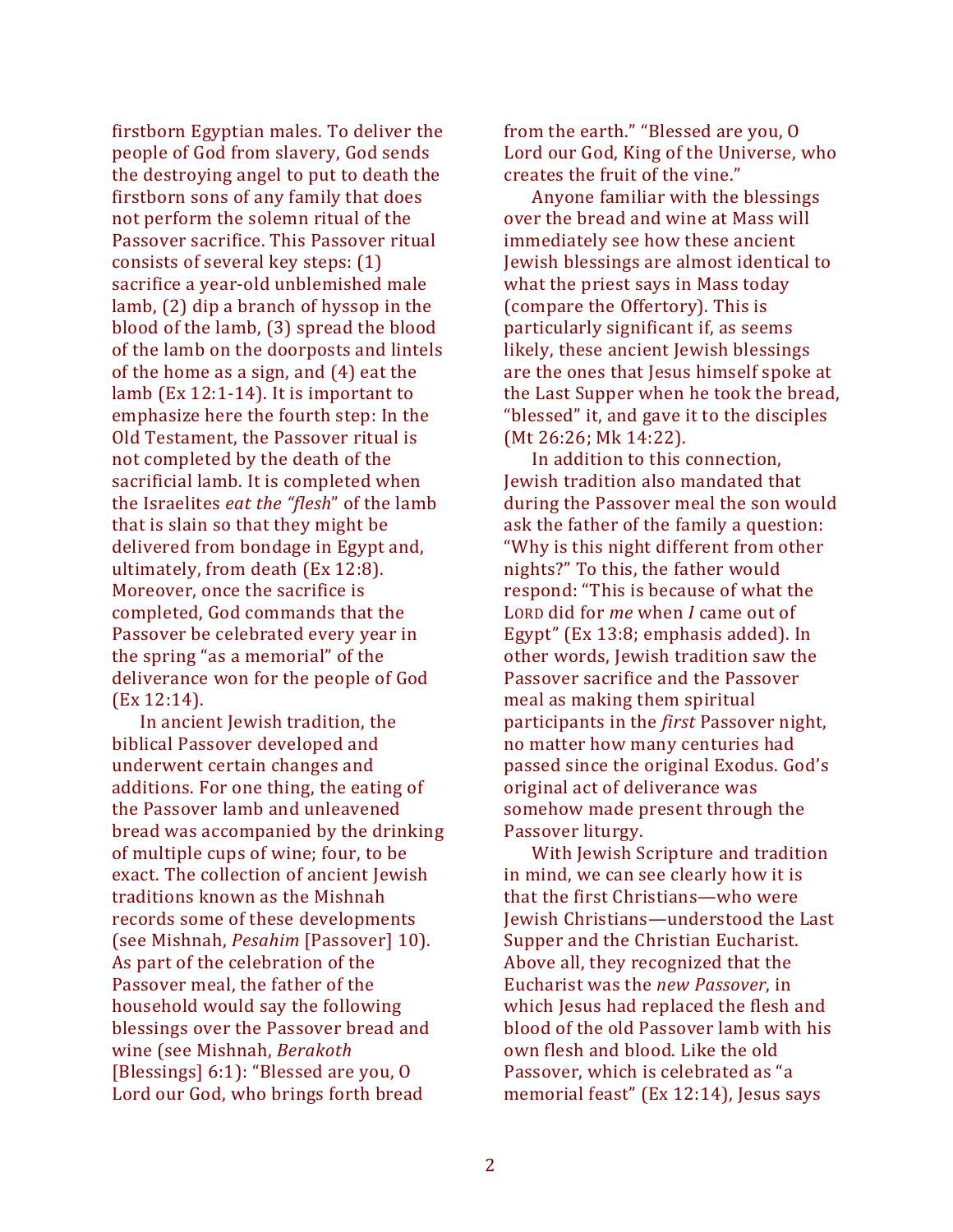to his disciples, "Do this in remembrance [Greek *anamnesin*] of me" (1 Cor 11:24). Christians of every century participate in this one new Passover, which is re-presented at every single Mass. As the *Catechism* teaches, "When the Church celebrates the Eucharist, she commemorates Christ's Passover, and it is made present: the sacrifice Christ offered once for all on the cross remains ever present" (CCC, no. 1364). That is why St. Paul, himself an expert in Jewish Scripture, can write, "Our paschal lamb [Greek *pascha*] Christ, has been sacrificed. Therefore let us celebrate the feast" (1 Cor 5:7-8). The feast Paul is referring to here is, of course, the Christian Eucharist, the new Passover feast, which, like the Jewish Passover itself, is both a sacrifice and a meal.

Finally, this link with Passover also explains the early Christian belief in the real presence of Jesus in the Eucharist. As any first-century Jew would have known, to complete the Passover ritual, *you have to eat the flesh of the lamb*. The new Passover, like the old, was not completed by the death of the lamb; it was completed by "eating the flesh" (Ex 12:8). Even so today, just before Communion, the Catholic priest proclaims to the people of God, "Behold the Lamb of God, behold him who takes away the sins of the world. Blessed are those called to the Supper of the Lamb" (Communion Rite). In the new Supper of the Lamb, Christ is indeed the Lamb of God who takes away the sins of the world (Jn 1:29).

#### **The New Manna from Heaven**

The second important feature of Jewish Scripture and tradition was the ancient hope for new manna from heaven. The Jewish manna tradition is an important key to understanding the Eucharist both in the New Testament and the present-day Mass.

In the Old Testament, the manna is first described in Exodus 16. In the desert, the twelve tribes of Israel cry out for food, and God responds by saying, "I will now rain down bread from heaven for you" (Ex 16:4). Significantly, this is a twofold gift: each morning, God gives Israel "*bread*" *from heaven* (the manna); each evening, God gives them "*flesh*" *from heaven* (the quail). According to Exodus, the manna appears in the morning, "when the dew evaporated" (Ex 16:14), and tastes "like wafers made with honey" (Ex 16:31). Evidently, the reason the manna takes like honey is because the manna is a foretaste of the promised land, the land "flowing with milk and honey" (Ex 3:8). It is thus a pledge of the Israelites' ultimate destination. Although they are currently in the desert, God pledges to bring them home and gives them the manna as a sign of the promise. Moreover, the Israelites recognize that the manna is no ordinary bread. They refer to it as the "bread from heaven" (Ps 78:21-25), and they treat it as holy, placing it in a golden urn and putting it in the Ark of the Covenant inside the Tabernacle (Ex 16:33; Heb 9:2-4). According to the Old Testament, God gives to the Israelites the manna from heaven for forty years, until they finally arrive in the promised land of Canaan. At that time, the manna ceases (see Jos 5).

In later Jewish tradition, however, a belief arose that when the Messiah finally came, he would bring back the miracle of the manna. For example, the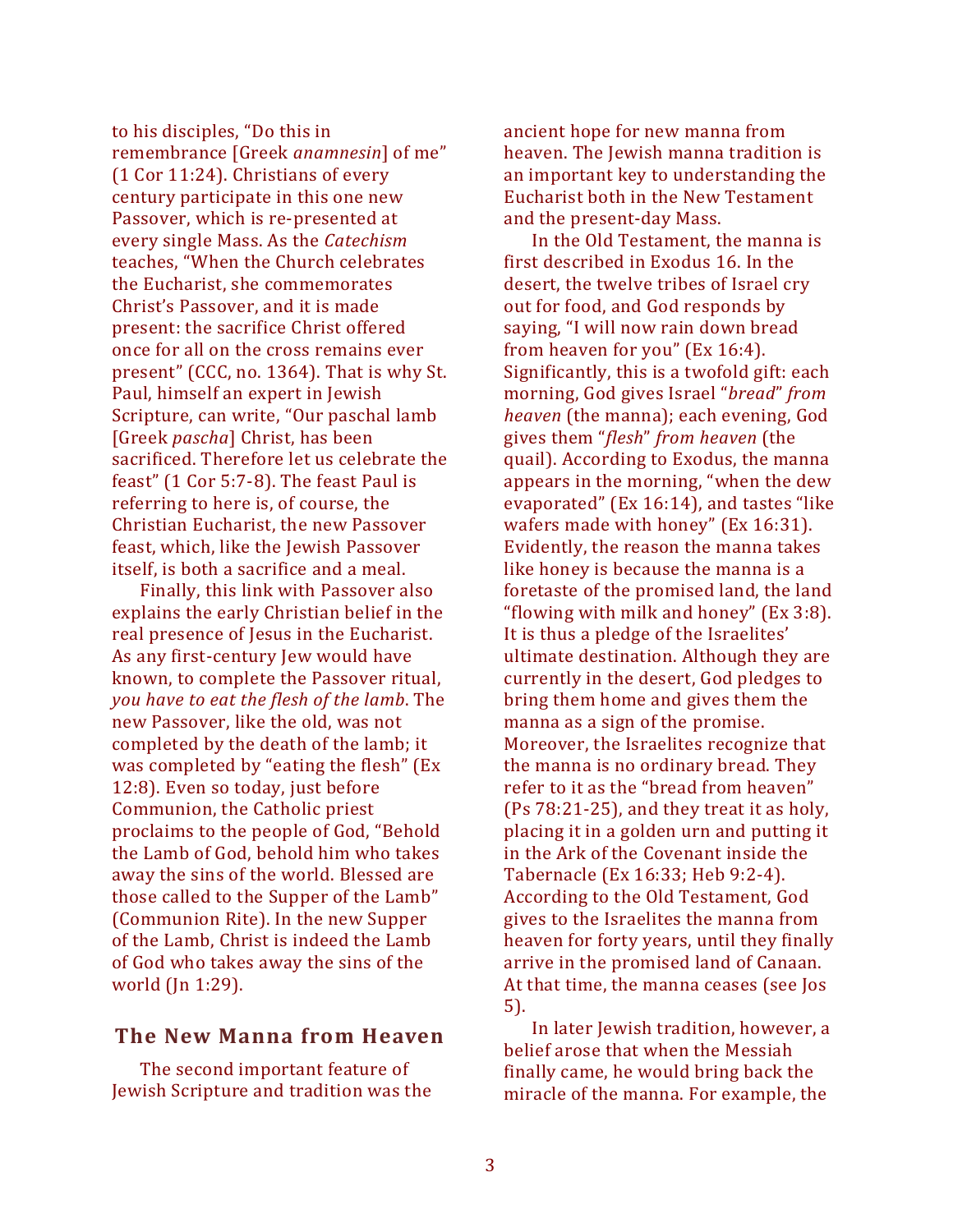ancient Jewish writing known as *2 Baruch* (AD first century) says that when "the Messiah" comes, "it will happen at that time that the treasury of manna will come down again from on high" and that the righteous will eat this manna every day (*2 Baruch* 29:3-8, James H. Charlesworth, *The Old Testament Pseudepigrapha* [2 Volumes; New York: Doubleday, 1983-85], Vol. 1, pp. 621-52). From this ancient Jewish perspective, those blessed enough to live in "the days of the Messiah" would once again eat the manna of the Messiah, who is sometimes depicted as a new Moses.

In the Gospels, Jesus speaks of this Jewish hope for the new manna of the Messiah and connects it to the Eucharist on at least two occasions.

First, in the Lord's Prayer, he teaches his disciples to pray "give us today our daily bread" (Mt 6:11). In the original Greek, the word translated "daily" ("*epiousios*") here actually means "supersubstantial" or "supernatural," as Jerome translated it in the Latin Vulgate Bible. On the one hand, this petition in the Lord's Prayer can be applied to daily needs: the bread needed for existence each day. In its original historical context, however, any Jewish Christian would have recognized a prayer for bread that is both *daily* and *supernatural* as a prayer for the new manna, the new manna of the Messiah. As the *Catechism* teaches, when "taken literally," this petition of the Lord's Prayer "refers directly to the Bread of Life, the Body of Christ" (CCC, no. 2837).

The second example of Jesus mentioning the manna is from the famous Bread of Life discourse, which he preaches in the Jewish synagogue at Capernaum (see Jn 6:25-71). In this

discourse, Jesus' Jewish audience challenges him to perform a sign like that of Moses, who gave the fathers "manna in the desert" (Jn 6:30-33). Jesus responds with a discourse on the Eucharist, in which he identifies the Eucharist as the true manna from heaven: "Your ancestors ate the manna in the desert, but they died; this is the bread that comes down from heaven so that one may eat it and not die. . . . And the bread that I will give *is my flesh* for the life of the world" (Jn 6:49-51; emphasis added).

In light of such teachings, again, it is no wonder that the first Jewish Christians believed in the real presence of Jesus in the Christian Eucharist. For when they read the Scriptures, they saw it in terms of "Old Testament prefigurations" of what God had accomplished "in the fullness of time in the person of his incarnate Son" (CCC, no. 128). From a Jewish Christian perspective, if the old manna was miraculous bread from heaven, the bread of angels, then the new manna of the Eucharist could not be just a symbol. If it were, that would make the old manna greater than the new. To the contrary, Jesus describes the Eucharist as the new and greater manna from heaven: "For my flesh is true food, and my blood is true drink . . . *This is the bread that came down from heaven*. Unlike your ancestors who ate and still died, whoever eats this bread will live forever" (Jn 6:55, 58; emphasis added). With these words, Jesus is revealing his real presence in the Eucharist, but in a very *Jewish* way, by showing it to be the long-awaited new manna of the Messiah, and, therefore, miraculous bread from heaven.